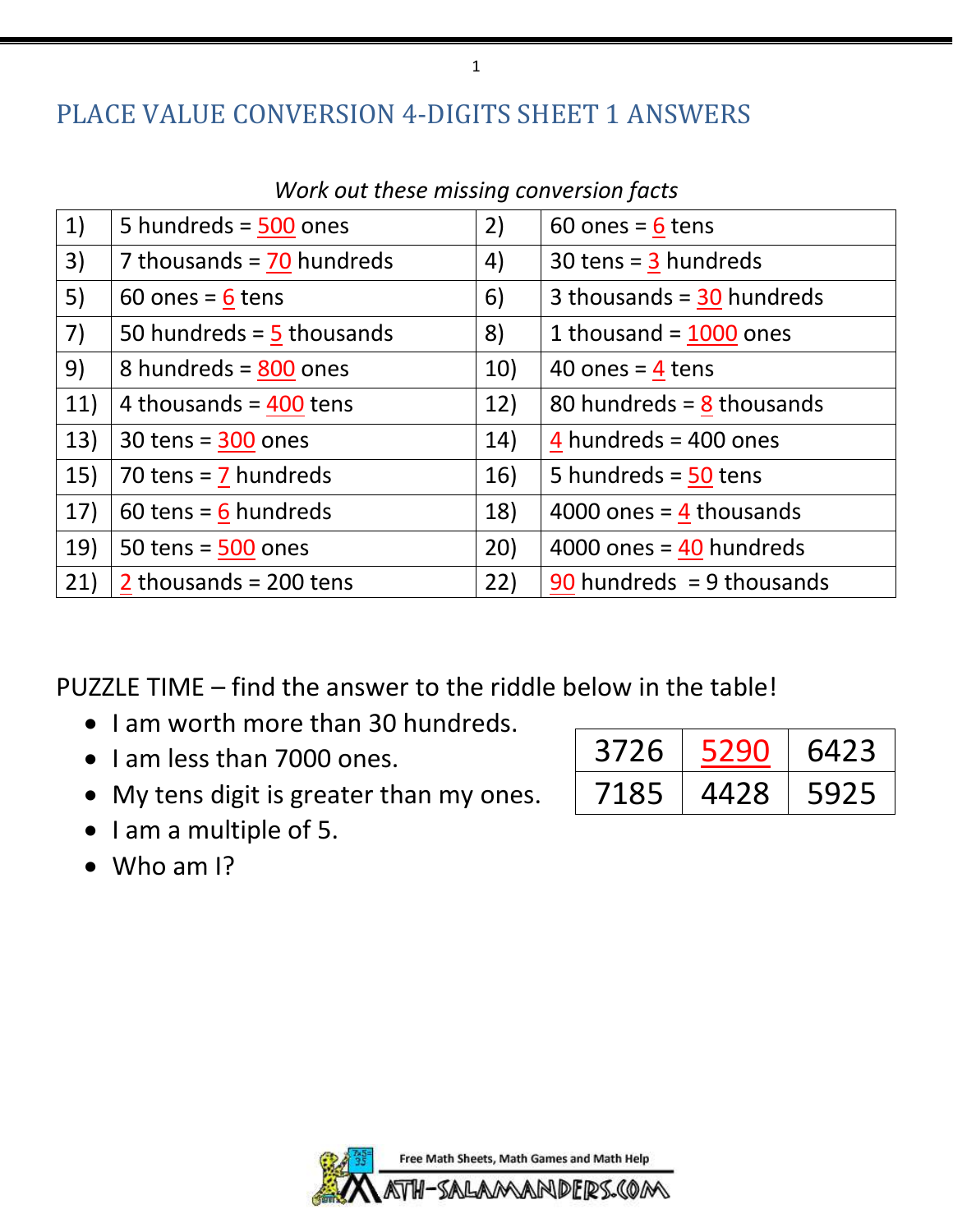# **TOTAL DIFFERENCE PUZZLE 3A ANSWERS**

Work out the missing numbers in these puzzles.



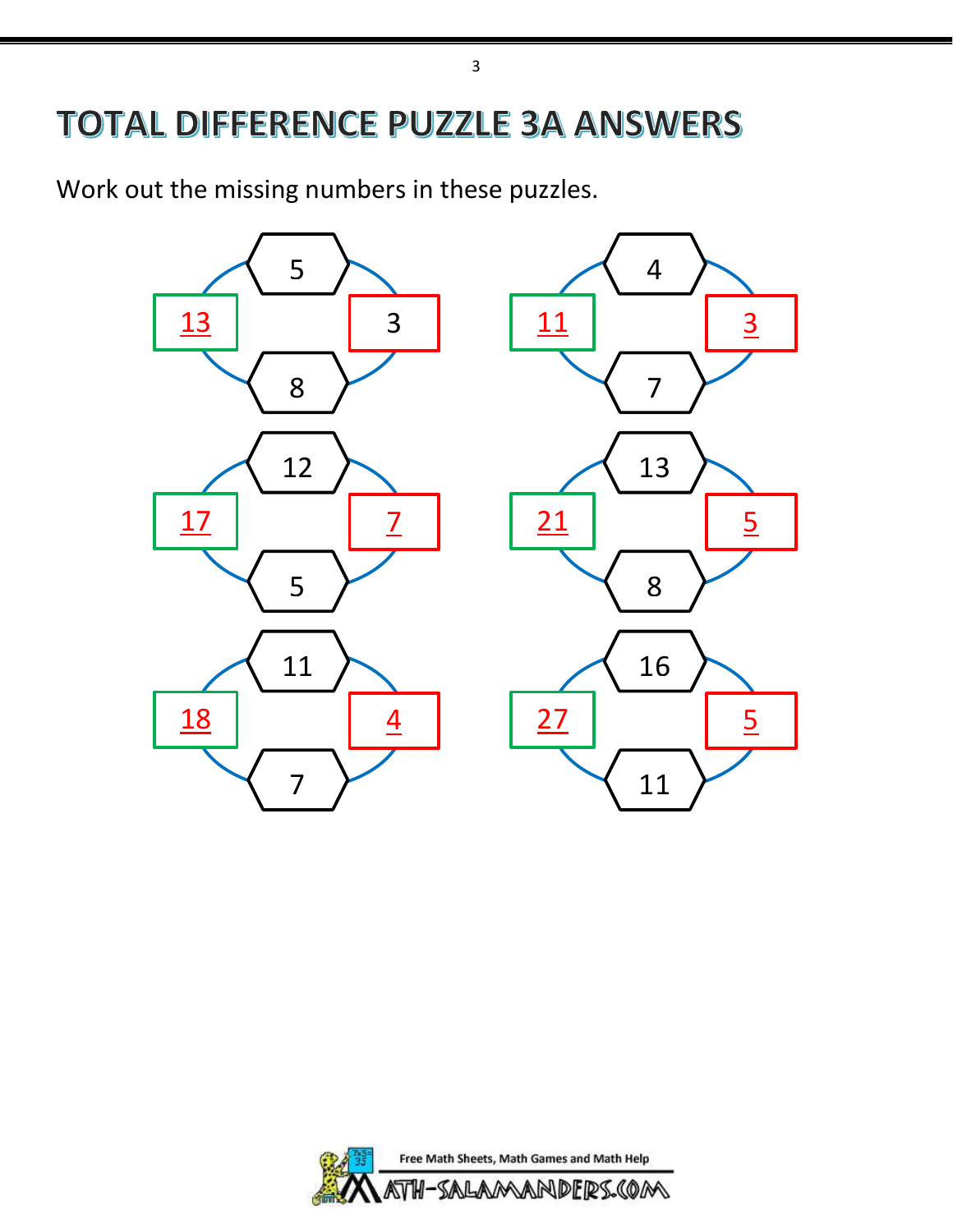

4

#### **In each of the challenges below, there has to be a total of 22 frogs!**

Challenge 1

Fill each pond with either 4 or 6 frogs.



Challenge 2

Make each pond hold one less frog than the one before.



*Total: 22 frogs*

Challenge 3

Make each pond hold a different odd number of frogs.

*Total: 22 frogs*

There are 3 different answers:

1, 3, 5, 13 1, 3, 7, 11 1, 5, 7, 9 Free Math Sheets, Math Games and Math Help SALAMANDERS.COM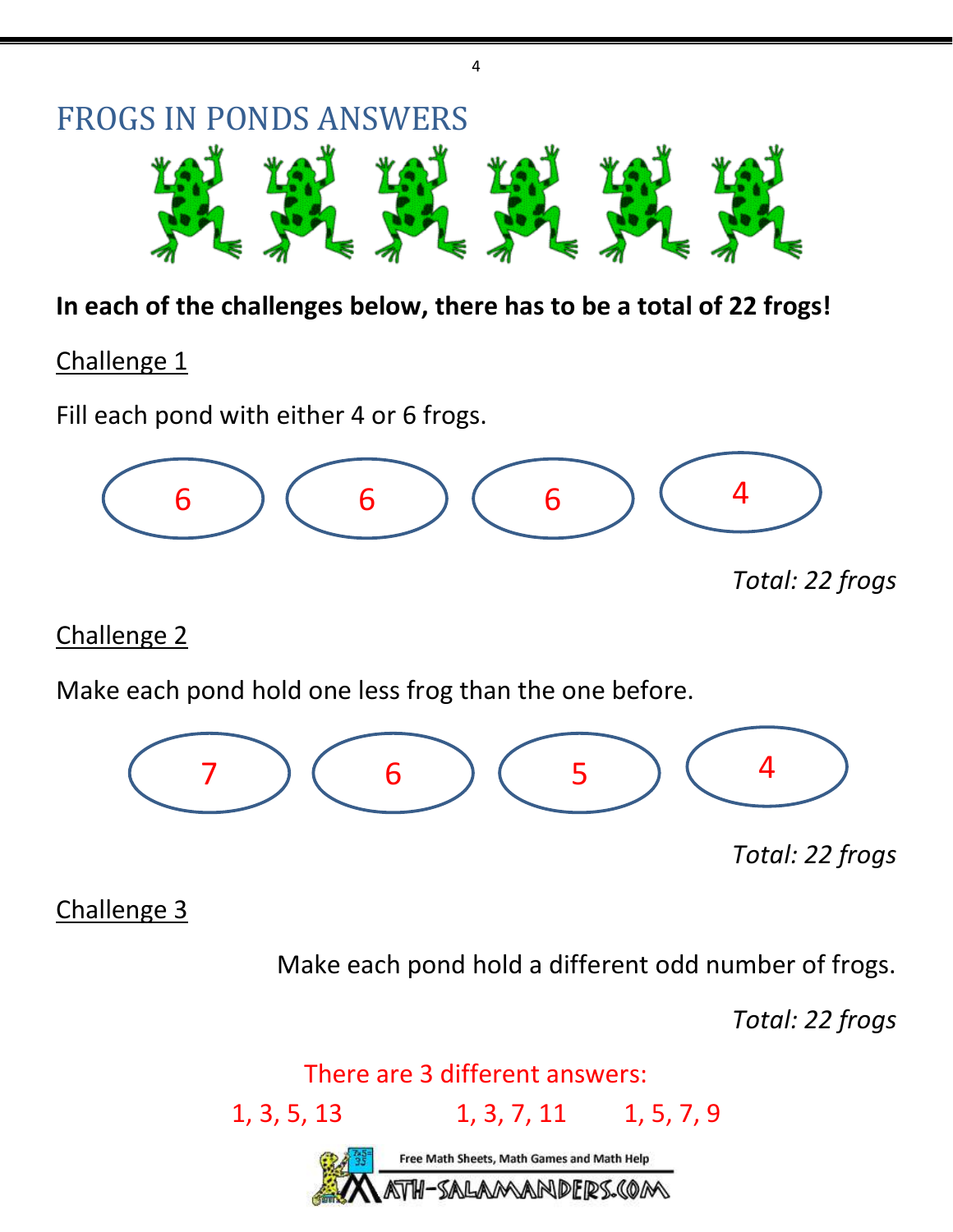MULTIPLICATION – 2 DIGITS BY 1 DIGIT SHEET 1 ANSWERS

| 1)              | 3               | 2               | 2   | 5 | 3) | 1   | 3 |   |
|-----------------|-----------------|-----------------|-----|---|----|-----|---|---|
| $\frac{x}{96}$  | $\frac{x}{50}$  | $\frac{x}{52}$  |     |   |    |     |   |   |
| 4)              | 1               | 6               | 5)  | 2 | 5  | 6)  | 2 | 3 |
| $\frac{x}{64}$  | $\frac{x}{75}$  | $\frac{x}{46}$  |     |   |    |     |   |   |
| 7)              | 8               | 6               | 8)  | 8 | 3  | 9)  | 9 | 5 |
| $\frac{x}{258}$ | $\frac{x}{166}$ | $\frac{x}{475}$ |     |   |    |     |   |   |
| 10)             | 7               | 6               | 11) | 3 | 8  | 12) | 5 | 7 |
| $\frac{x}{304}$ | $\frac{x}{190}$ | $\frac{x}{171}$ |     |   |    |     |   |   |
| 13)             | 4               | 0               | 14) | 8 | 9  | 15) | 2 | 9 |
| $\frac{x}{200}$ | $\frac{x}{356}$ | $\frac{x}{87}$  |     |   |    |     |   |   |

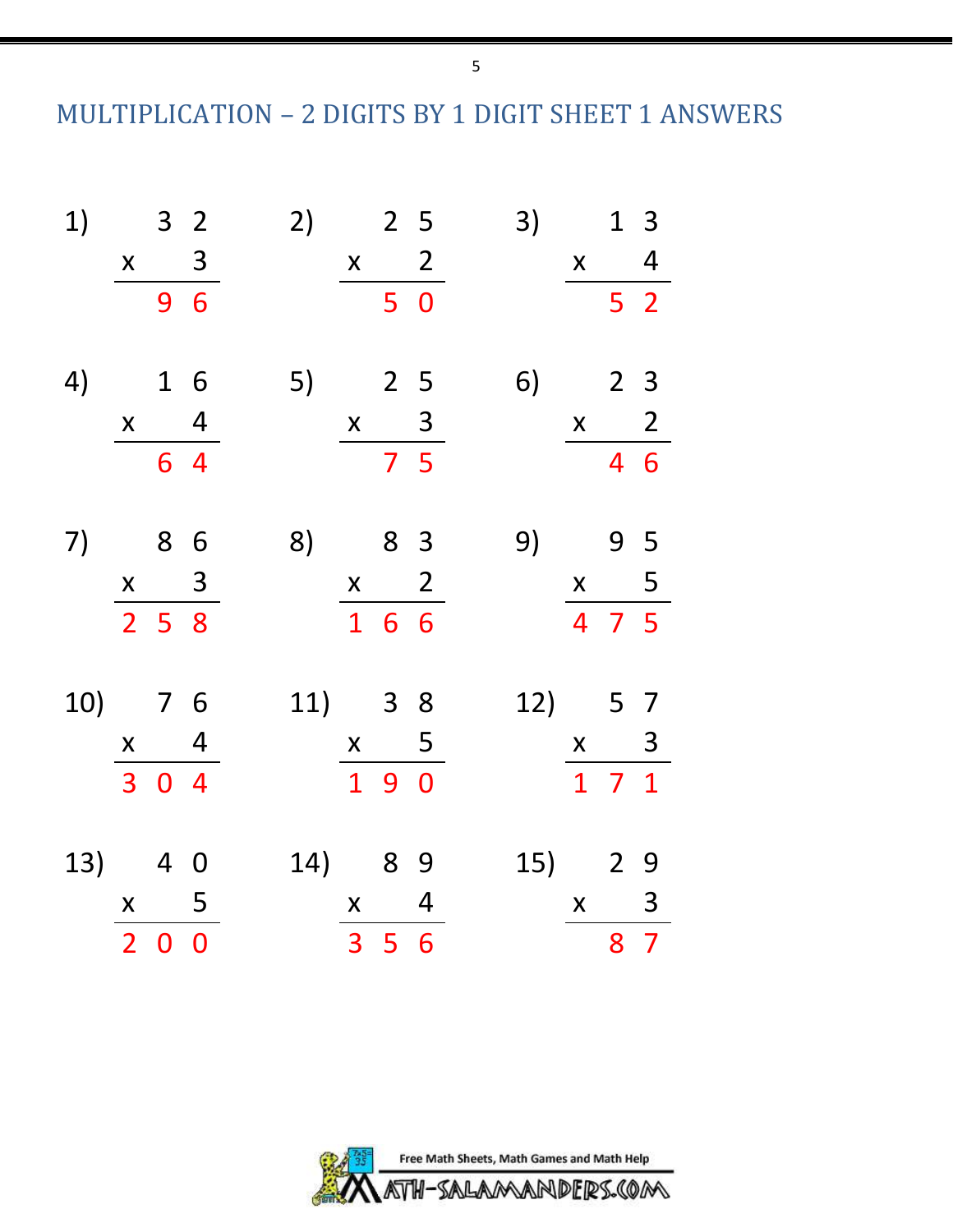# FRACTION RIDDLES 3A ANSWERS

6

### CHALLENGE 1

- I am smaller than a half.
- My numerator is one.
- My denominator is more than 3.
- I am more than a fifth.



## CHALLENGE 2

- I am more than ¼.
- My denominator is not 4.
- I am not less than a half.
- My numerator more than 1.

Who am I? <u>Answer: C) <sup>2</sup>/3</u>



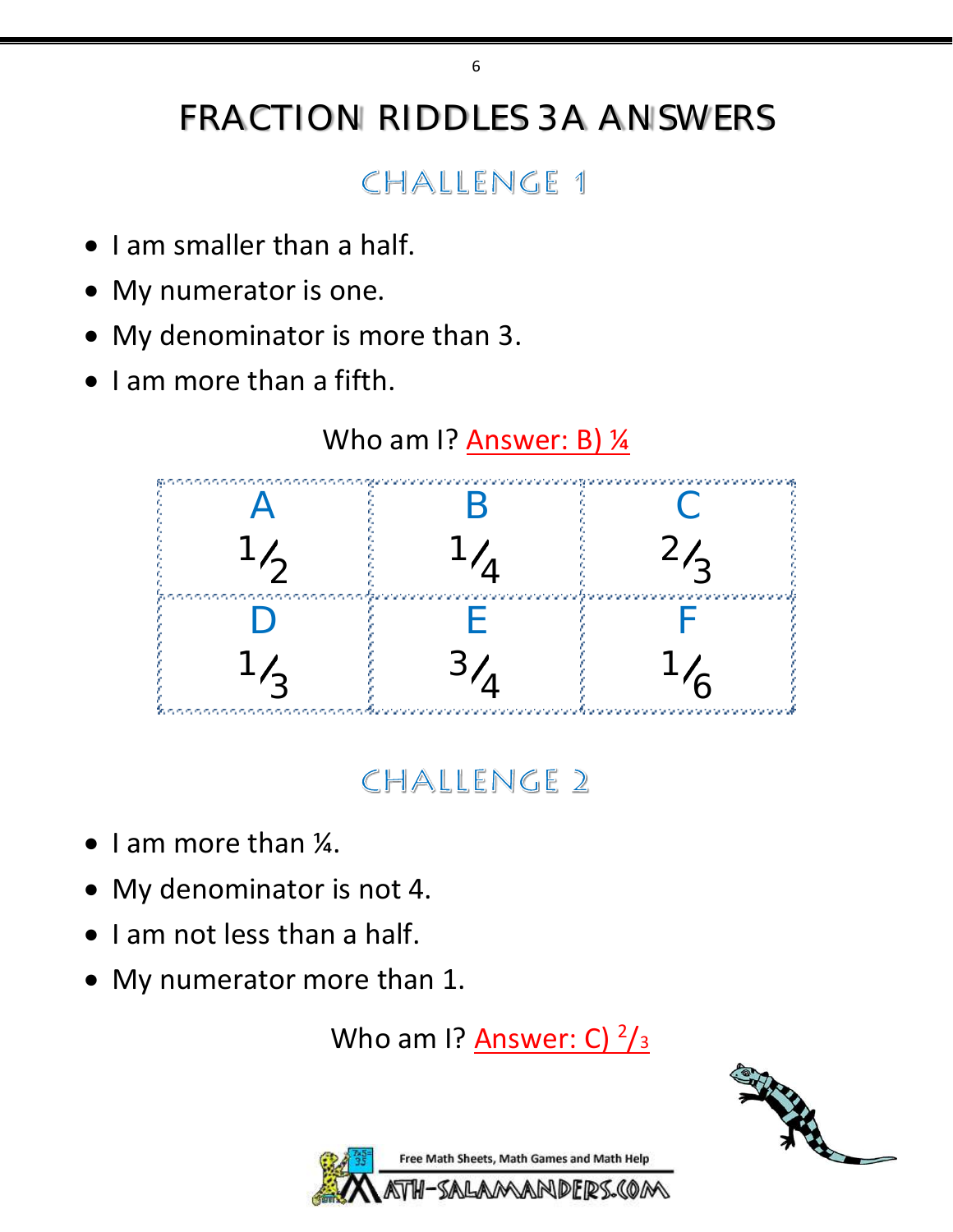



| Planet        | <b>Votes</b> |
|---------------|--------------|
| Mercury       | <u>8</u>     |
| Venus         | 6            |
| <b>Mars</b>   | 3            |
| Jupiter       | 11           |
| Saturn        | 14           |
| <b>Uranus</b> | 8            |
| Neptune       |              |

- 1) Fill in the missing data in the table for Mercury and Neptune.
- 2) Draw a bar to show how many votes Jupiter got.
- 3) Which was the most popular planet to visit? Saturn
- 4) How many more votes did Saturn get than Uranus? 6
- 5) How many more votes did Mercury get than Mars? 5
- 6) Saturn got more votes than the 3 least popular planets. True or

false? False. Mars + Venus + Neptune =  $3+6+7 = 16$ . Saturn =  $14$ 

7) Which two planets got the same number of votes?

Mercury & Uranus